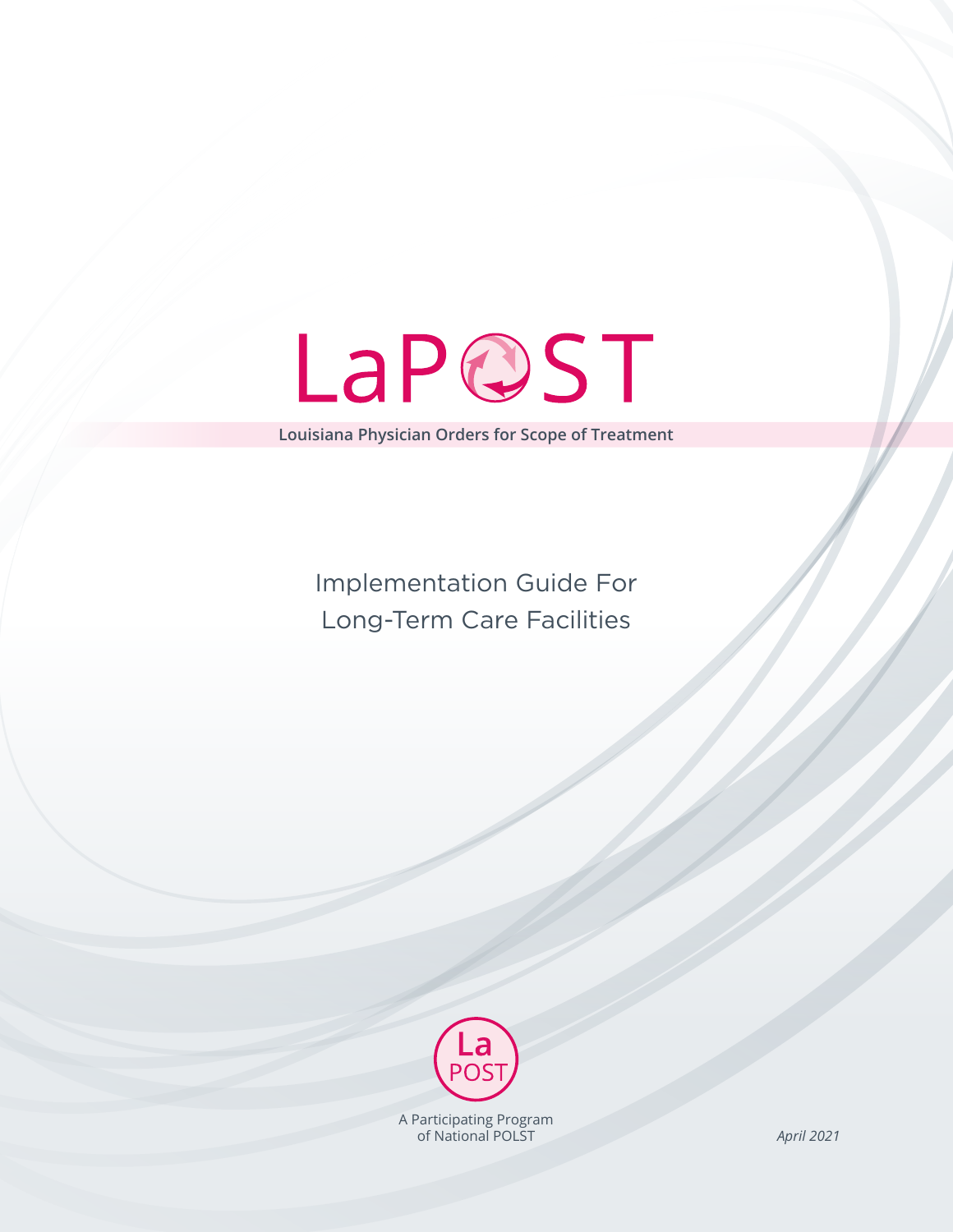# Table of Contents

| Procedure for a Resident with Completed LaPOST Document 7 |
|-----------------------------------------------------------|
| Completing a LaPOST Document With a Resident 7            |
| Reviewing/Revising a Resident's LaPOST Document. 9        |
|                                                           |
|                                                           |
| $\bullet$                                                 |
|                                                           |
|                                                           |
| $\mathcal{D}$                                             |
| Social workers and case managers 10<br>$\mathcal{V}$      |
| $\mathcal{V}$                                             |
|                                                           |
|                                                           |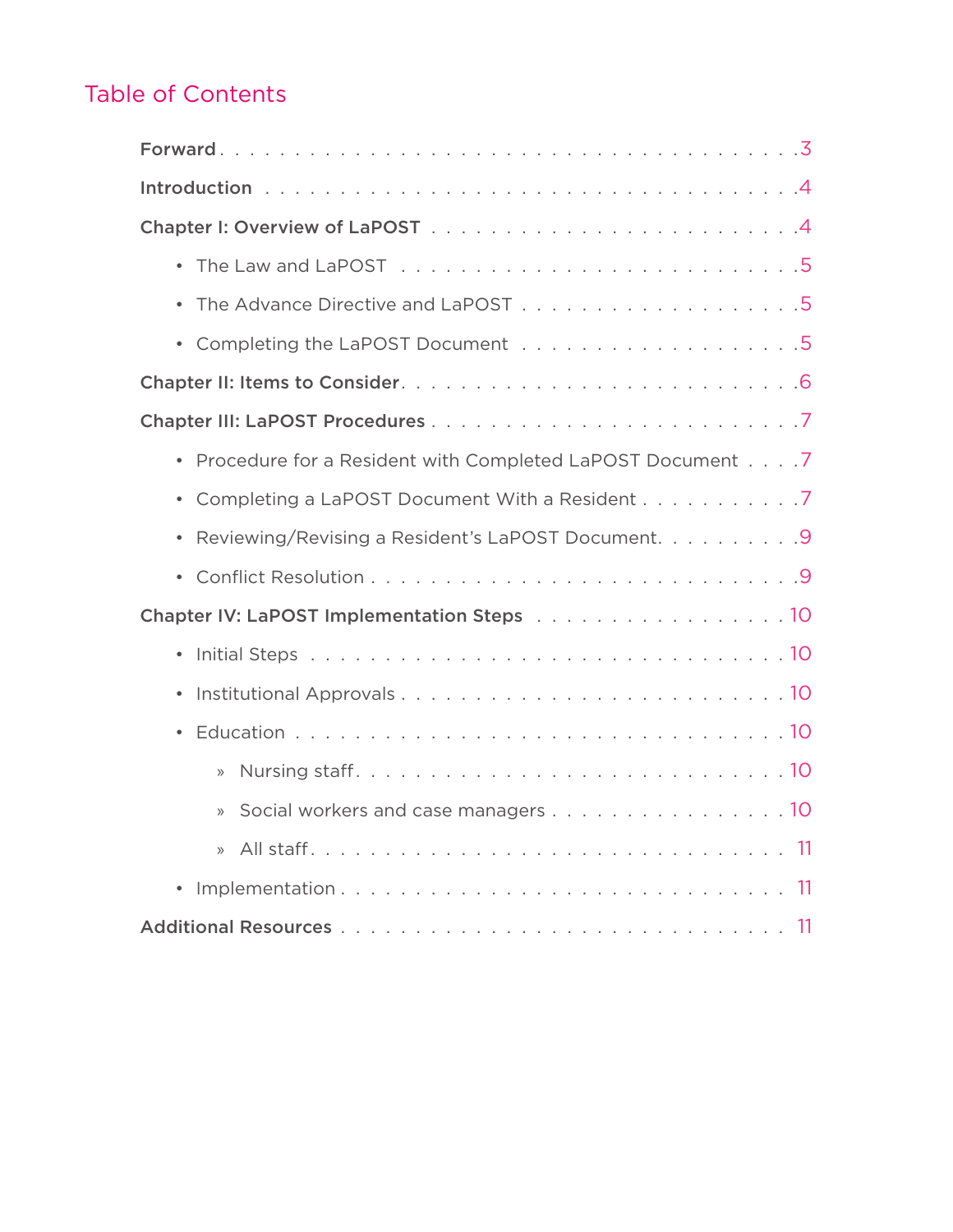## Foreword

In June 2010, Louisiana joined the growing number of states to adopt a Physician Orders for Life-Sustaining Treatment (POLST) program. Known as the Louisiana Physician Orders for Scope of Treatment, or LaPOST, our state's program is an evidence-based model designed to improve end-of-life care for those with serious, advanced illnesses.

Studies show that for patients who use POLST documents, treatment preferences are respected 98 percent of the time, and the patients did not receive unwanted cardiopulmonary resuscitation (CPR), intubation, intensive care or feeding tubes. As a result, POLST has helped bridge the gap between the treatments patients want and those they receive at the end of their lives.

Since its creation, the LaPOST document has helped many families in Louisiana avoid the difficult situation of having to decide what their loved ones may have wanted at the end of life. This Implementation Guide has been developed to assist our state's long-term care facilities in developing LaPOST policies and procedures for their staff.

Our goal is to ensure that long-term care facilities know what LaPOST is, how it works and how to discuss this important document with residents and their family members. We are grateful to you and your organization for your interest in LaPOST and hope that you find this guide helpful as you plan a LaPOST implementation strategy for your facility.

**Cindy Munn, MHA Susan Nelson, MD** *CEO, Louisiana Health Care Quality Forum LaPOST Coalition Chair*

*Funding for this project was provided by a grant from the Louisiana Department of Health using civil money penalties paid into the Nursing Home Residents' Trust Fund.*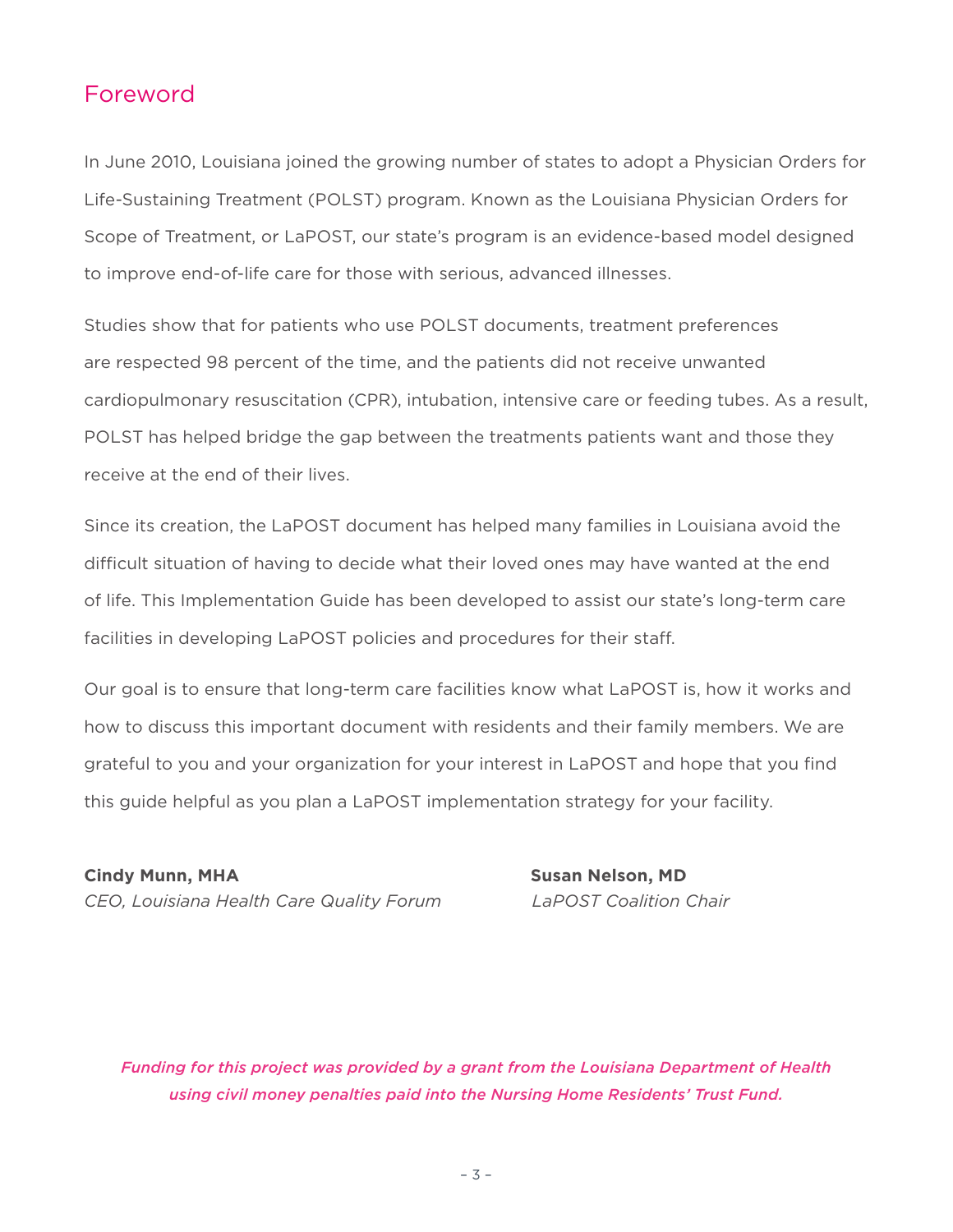## Introduction

The sample policy described in this booklet has been developed to provide guidelines for long-term care facilities to follow when a resident completes a Louisiana Physician Orders for Scope of Treatment (LaPOST) document. In addition to issues for consideration related to the LaPOST document, this sample policy includes procedures regarding the completion, revision or review of a LaPOST document by a resident as well as procedures for conflict resolution.

The policies and procedures outlined here provide guidance on the necessary steps for LaPOST implementation. This document does not address all aspects of all issues related to LaPOST. Therefore, facilities should refer to their specific policies related to such issues, which may include determination of decision-making capacity and personal health care representatives.

Individual facilities are advised to adapt these policies and procedures within their own structures. Appropriate legal counsel may be necessary in some situations. Appropriate administrative, medical staff and ethics committees should also be involved in the development of individual LaPOST policies. Facilities considering or planning to implement a LaPOST program are encouraged to include initial and continued LaPOST education and training as a priority for their staff. Visit **la-post.org** for additional information.

This work is the product of the LaPOST Coalition, an initiative of the Louisiana Health Care Quality Forum. The LaPOST Coalition seeks to establish LaPOST as a widely used and recognized program in Louisiana to ensure that residents' end-of-life treatment preferences and goals of care are honored.

If you have questions about LaPOST implementation or would like to provide feedback on issues that arise as you begin to implement LaPOST policies at your facility, please share them at lapost@lhcqf.org.

## Chapter I: Overview of LaPOST

LaPOST is an easily identifiable gold document that translates a resident's goals of care and treatment preferences into a physician order that transfers across health care settings. The document represents a "plan of care" for a resident with a serious, advanced illness from which the resident is not expected to recover.

The document should be completed only after a thorough discussion with the resident or his/her personal health care representative regarding the resident's understanding of the illness, treatment preferences, values and goals of care. Completion of a LaPOST document encourages communication between the doctor and the resident, enables the resident to make informed decisions and clearly documents these decisions to other physicians and health care professionals. As a result, LaPOST can help ensure that a resident's wishes are honored, prevent unwanted or non-beneficial treatments and reduce resident and family stress regarding decision-making.

LaPOST does not replace an advance directive, or living will, but it can be used to operationalize the directives of the living will. It is recommended that residents with a serious, advanced illness have at least two (2) documents: a LaPOST document and a Health Care Power of Attorney.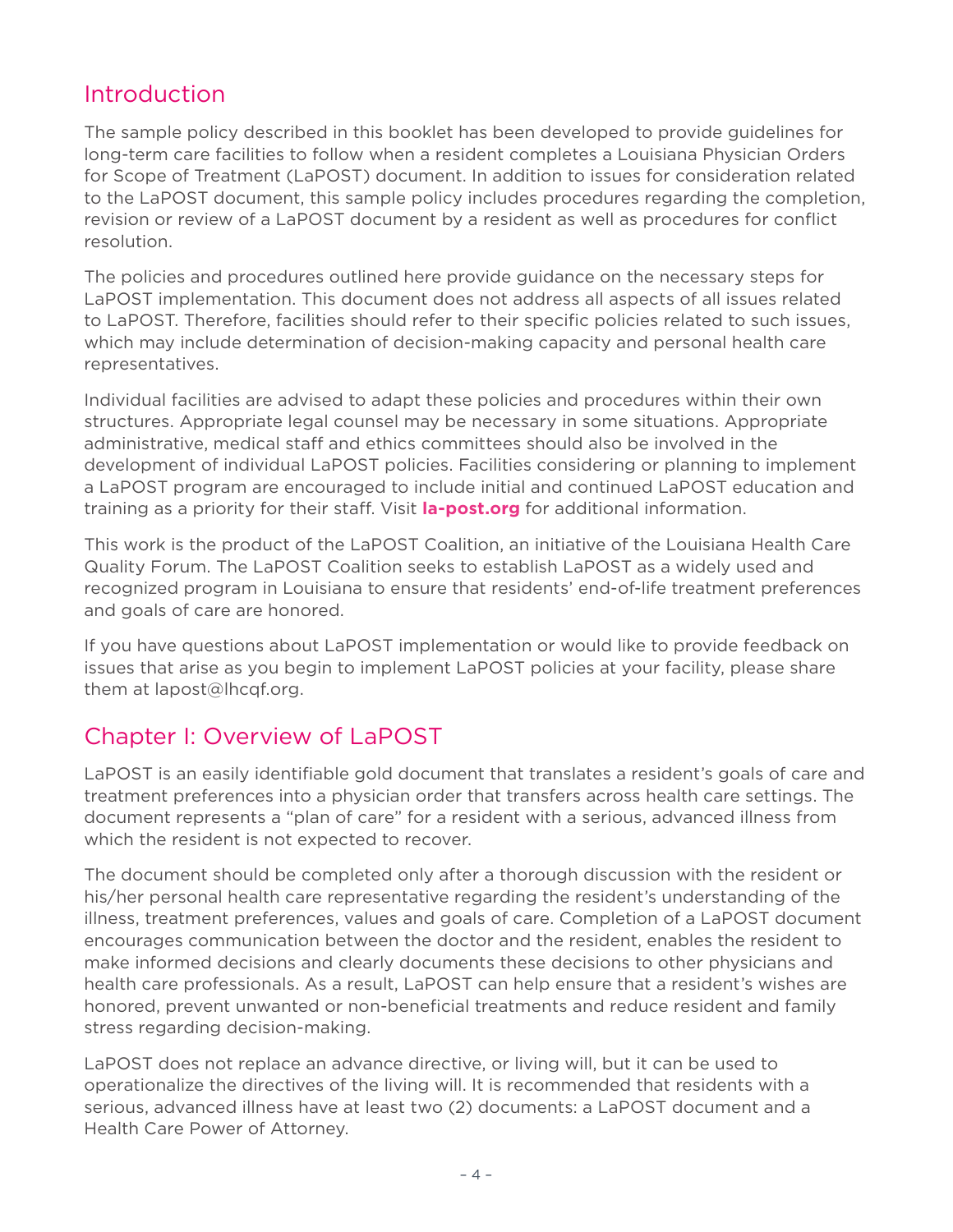### **THE LAW AND LaPOST**

In some cases, physicians have been hesitant to follow LaPOST orders without first reassessing the resident's wishes in the current clinical situation. However, Louisiana law passed during the 2010 Legislative Session (Act 954) and revised June 13, 2016, requires that LaPOST be followed until a review is completed by the accepting health care professional. The LaPOST document must be followed even if the physician who has signed the document is not on the medical staff of the treating facility but is licensed to practice medicine in Louisiana.

The law also states that health care providers who honor LaPOST documents are not subject to criminal prosecution, civil liability or any other sanction as a result of following the orders.

## **THE ADVANCE DIRECTIVE AND LaPOST**

LaPOST can be used as a "stand alone" document. It complements, but does not replace, an advance directive. An advance directive allows individuals to document the type of medical care that is acceptable in case of a life-limiting illness and is usually completed in advance of any illness. The advance directive can only be used when the resident is temporarily or permanently unable to make decisions and if two physicians certify that the resident has a life-limiting illness and irreversible condition. It provides a broad outline of a resident's wishes relating to end-of-life care and may be completed by any adult, regardless of one's health status. An advance directive is not a physician's order, requires interpretation and is often unavailable when needed.

LaPOST is designed specifically for those with life-limiting and irreversible illnesses and identifies the specific wishes of a resident regarding medical treatments. It is important to note that treatment options are limited for residents with life-limiting and irreversible illnesses. With the appropriate signatures, the LaPOST document may be used for any person with a life-limiting and irreversible illness, regardless of age.

## **COMPLETING THE LaPOST DOCUMENT**

The LaPOST document is a two-sided gold form. It is recommended that the document is printed on gold paper, but photocopies and faxes are acceptable.

One side of the document contains the "Physician Orders for Scope of Treatment" (Sections A-D) and the required signature of the physician and resident or the resident's personal health care representative.

The other side of the document lists additional instructions as well as how to review or void the document. Completion of a LaPOST document is voluntary, and the purpose of the document is to ensure that the resident receives the level of medical care he/she desires, regardless of care setting. In institutional settings, the LaPOST document should be the first document in the clinical record.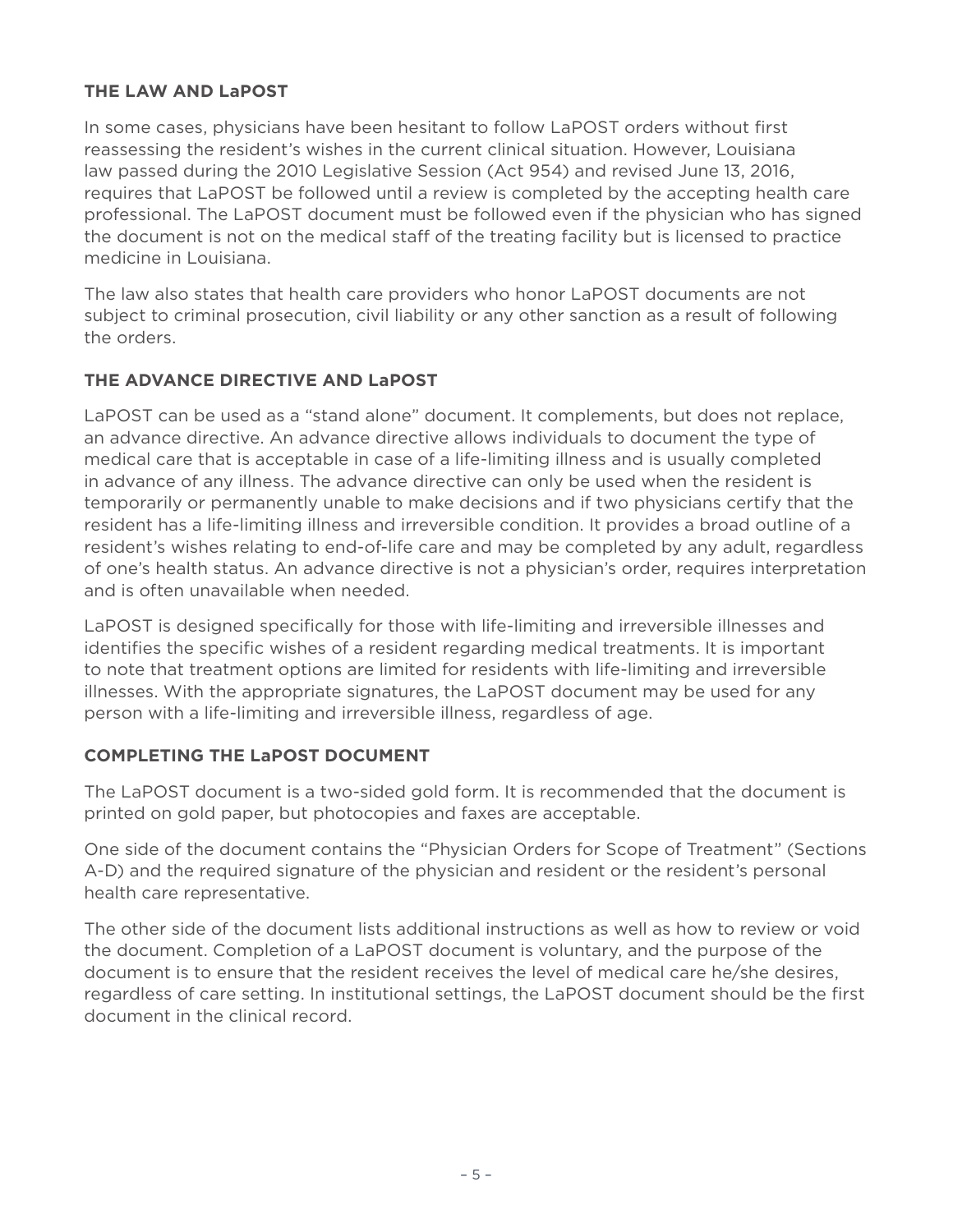The introductory section on the front of the document includes comments about the LaPOST order and the requirements for health care personnel action. Identifying information must be in the top right corner. Reference is made to the LaPOST website – **la-post.org** – for further information regarding cultural/religious beliefs about end-of-life care.
The initial section also requires description of the resident's life-limiting disease and irreversible condition (e.g. cancer, dementia, heart failure, ALS, etc.) and goals of care.

The LaPOST document is divided into four sections:

- A. Cardiopulmonary Resuscitation (CPR)
- B. Medical Interventions
- C. Artificially Administered Fluids and Nutrition
- D. Summary

If a resident requires treatment, the first responder should initiate any treatment orders recorded on the LaPOST document and then contact medical control or the resident's physician, as indicated. If Section A, B, or C is not completed, full treatment should be provided for that section until clarification is obtained.

A thorough discussion of each section and how to complete it is provided in the **LaPOST Handbook for Long-Term Care Professionals**, available on the LaPOST website – **la-post.org.**

## Chapter II: Items to Consider

As facilities and agencies develop and implement their individual LaPOST policies, it is important to consider the following:

- The original LaPOST document belongs to the resident and must be returned when discharged or transferred. Copies of the document are placed in the resident's medical record. Staff at all types of facilities must be educated on this requirement.
- If the LaPOST document conflicts with the resident's previously expressed health care instructions or advance directive, then to the extent of the conflict, the most recent expression of the resident's wishes should be honored.
- The LaPOST program provides statutory immunity from civil liability, criminal prosecution or discipline for unprofessional conduct when honoring a duly executed LaPOST document.
- Health care professionals should be educated in the purpose of advance care planning for residents with serious, advanced illnesses and trained in the completion and implementation of the LaPOST document and model of care.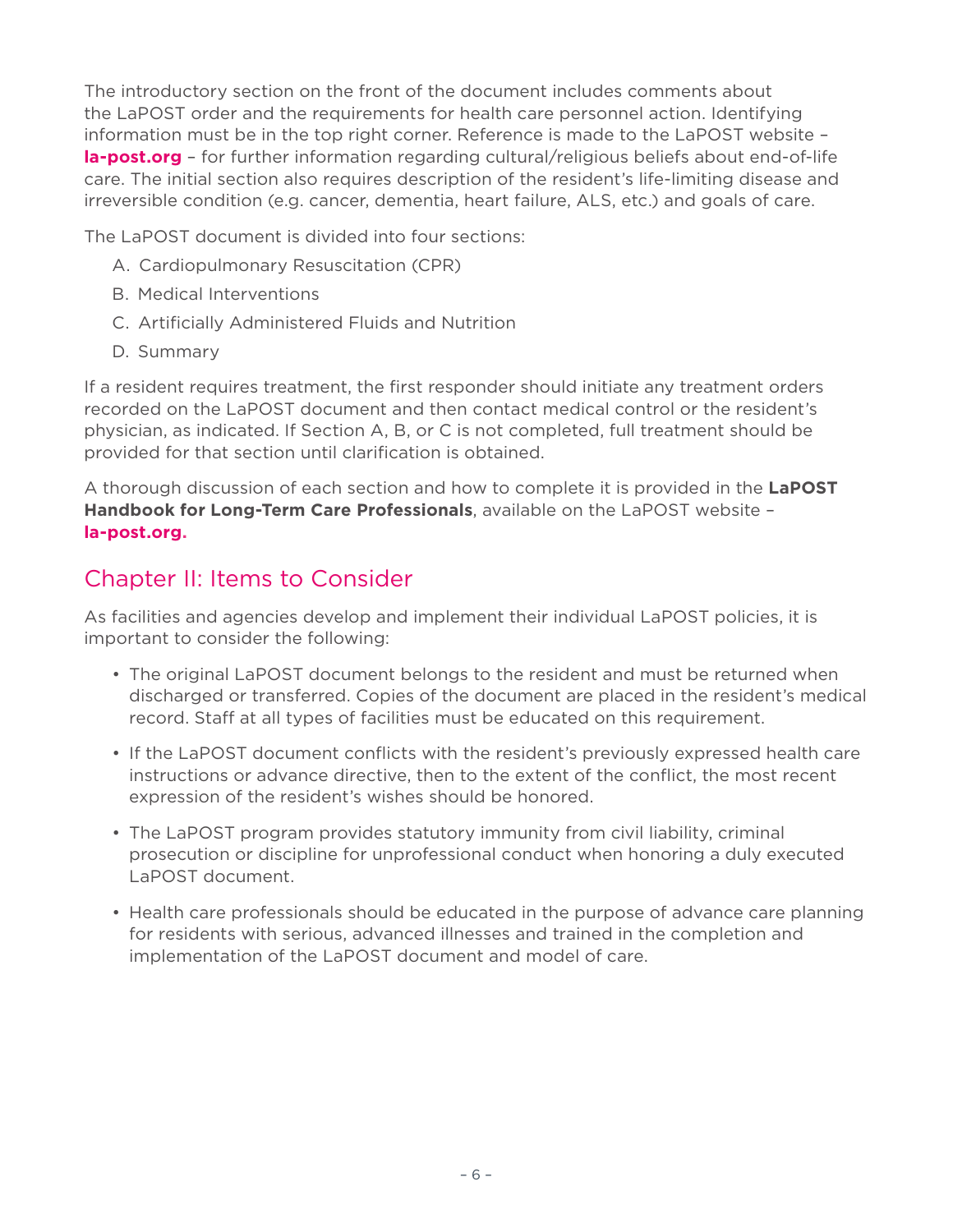# Chapter III: LaPOST Procedures

In this section, you will find information designed to provide guidance for treating residents who present with a LaPOST document and for assisting residents in completing LaPOST documents.

### **PROCEDURE FOR A RESIDENT WITH COMPLETED LaPOST DOCUMENT**

- 1. Document existence of the LaPOST document during the initial resident assessment.
- 2. Confirm with the resident or the resident's personal health care representative that the LaPOST document available is the most current copy.
- 3. Follow the LaPOST orders until the attending physician or medical director reviews the LaPOST document and incorporates the content of the LaPOST document into the resident's care and treatment plan, as appropriate. The physician or medical director will document his/her review of the LaPOST document in the resident's medical record.
- 4. The physician or medical director may issue new orders consistent with the most current information available about the resident's health status, medical condition, treatment preferences and goals of care. The reasons for any deviation from the LaPOST will be documented in the medical record.
- 5. Document discussions with the resident and/or the resident's legally recognized personal health care representative in the medical record regarding the LaPOST document and related treatment decisions.
- 6. Copy the resident's LaPOST document for the medical record and/or scan it into the electronic health record (EHR). Document the date and time the order is placed in the medical record. The copy should be made on approved gold paper for easy identification.
- 7. If the resident is sent to another facility (hospital/ED/SNF/hospice), send the current **original** LaPOST with the resident.

### **COMPLETING A LaPOST DOCUMENT WITH A RESIDENT**

- If the resident or the resident's legally recognized personal health care representative wishes to complete a LaPOST document, the resident's physician should be contacted. The physician should discuss treatment options including information about the resident's advance directive (if any) or other statements the resident has made regarding his/her wishes for end-of-life care and treatment preferences. The physician should discuss the benefits, burdens, efficacy and appropriateness of treatment and medical interventions with the resident and/or the resident's personal health care representative. The LaPOST document can only be used if the resident has a serious, advanced illness. The discussions will be documented, dated and timed in the resident's medical record.
- Another member of the health care team, such as a nurse or social worker, can explain the LaPOST document to the resident and/or the resident's personal health care representative. However, the physician is responsible for reviewing and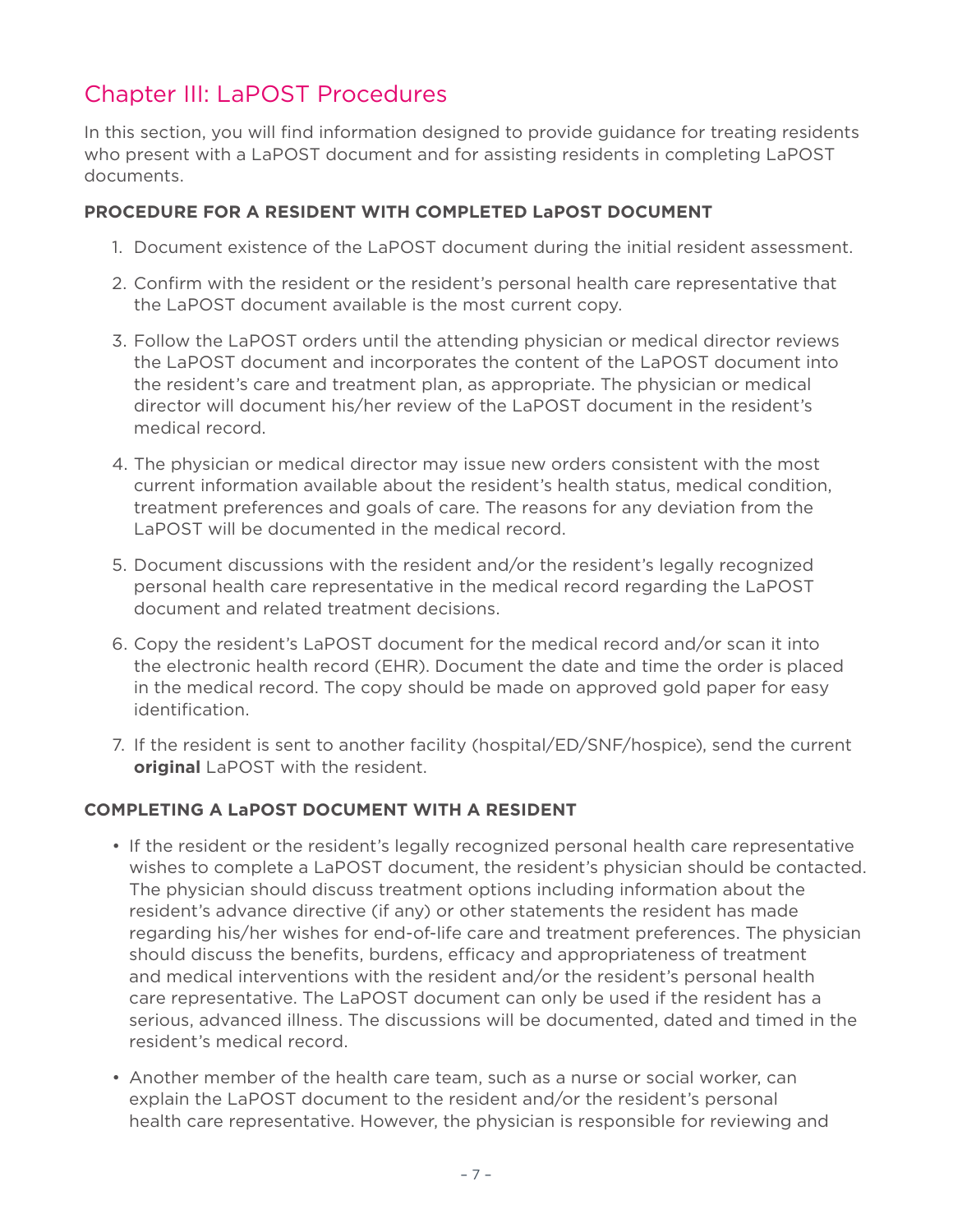discussing treatment options with the resident or the resident's personal health care representative.

- The LaPOST document must be completed based on the resident's expressed treatment preferences and medical condition. If the resident lacks decision-making capacity and the LaPOST document is completed with his/her personal health care representative, it must be consistent with the known desires of and in the best interest of the resident.
- The LaPOST document must be signed by a physician and by the resident, or if the resident lacks decision-making capacity, the legally recognized personal health care representative.
- A copy should be made of the resident's LaPOST document for the medical record and/or scanned into the EHR. Document the date and time the order is placed in the medical record. The copy should be made on approved gold paper for easy identification, if possible.
- Because the current original LaPOST document is the resident's personal property, ensure that the document is returned to the resident or the resident's personal health care representative.
- If the resident will not be transferred or discharged for a period of time, place the completed, current, original LaPOST document in the appropriate and prominent section of the chart. Indicate that the resident has a LaPOST document on the Discharge Summary Form/Discharge Checklist. The current original LaPOST will be sent with the resident at time of discharge.
- The official LaPOST document is gold in color, and gold is the recommended color so the document can be easily recognized, photocopied and/or faxed. However, the LaPOST document is also valid in black and white if the content of the form is not altered.
	- Astrobright Galaxy Gold 65# is recommended for use on a paper chart where durability is needed.
	- Xerox Goldenrod 20# and Exact Bright Gold 20# are also recommended but are not as durable.
	- Pads of the LaPOST document (100 documents per pad) are available through the LaPOST website – **la-post.org** – under the "Products" section.

## **REVIEWING/REVISING A RESIDENT'S LaPOST DOCUMENT**

- Discussions about revising and/or revoking the resident's LaPOST document should be documented, dated and timed in the resident's medical record. This documentation must include a description of the conversation and the parties involved in the discussion.
- The attending physician and the resident, or the resident's personal health care representative, may review or revise the LaPOST document consistent with the resident's most recently expressed wishes.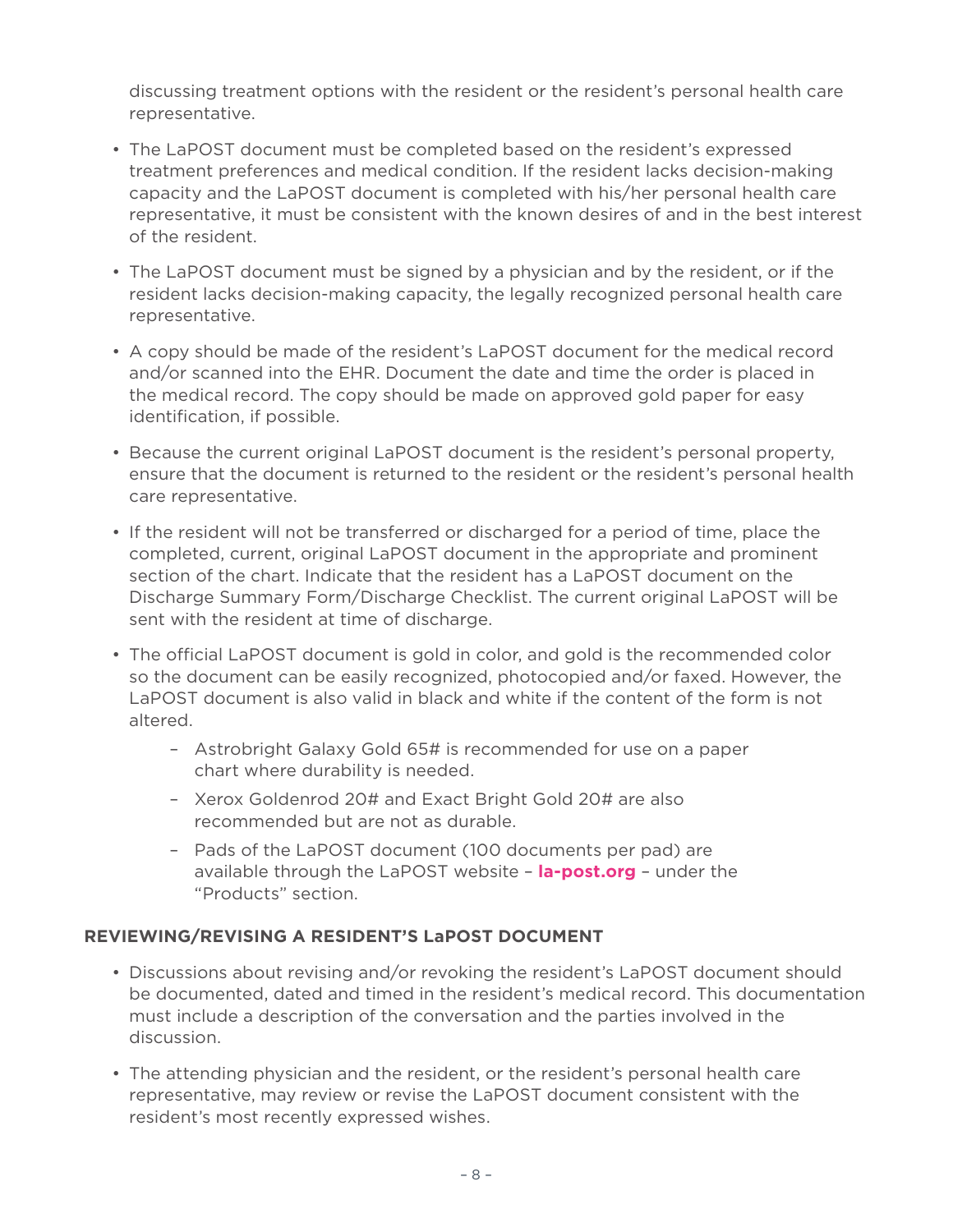- In the case of a resident who lacks decision-making capacity, the attending physician and the resident's personal health care representative may revise the LaPOST document, as long as it is consistent with the known desires of, and in the best interest of, the resident.
- If the current LaPOST document is no longer valid due to a change in the treatment preferences, health status or medical condition, the LaPOST document can be voided. To void a LaPOST document, draw a line through Sections A through C and write "VOID" in large letters. Sign and date this line.
- If a new LaPOST document is completed, a signed and dated copy of the original LaPOST marked "VOID" should be kept in the medical record directly behind the new LaPOST document. The new LaPOST document goes with the resident.

## **CONFLICT RESOLUTION**

If the resident's LaPOST document conflicts with his/her previously expressed health care instructions or advance directive, then, to the extent of the conflict, the most recent expression of the resident's wishes is honored.

If there are any conflicts or ethical concerns about the orders within a resident's LaPOST document, appropriate resources – such as ethics committees, care conferences, legal advisors, risk management and/or other administrative and medical staff resources – may be utilized to resolve the conflict.

During conflict resolution, consideration should always be given to:

- The attending physician's assessment of the resident's current health status and the medical indications for care or treatment;
- The determination by the physician as to whether the care or treatment specified by the resident's LaPOST document is medically ineffective, non-beneficial or contrary to generally accepted health care standards; and
- The resident's most recently expressed preferences for treatment and the treatment goals.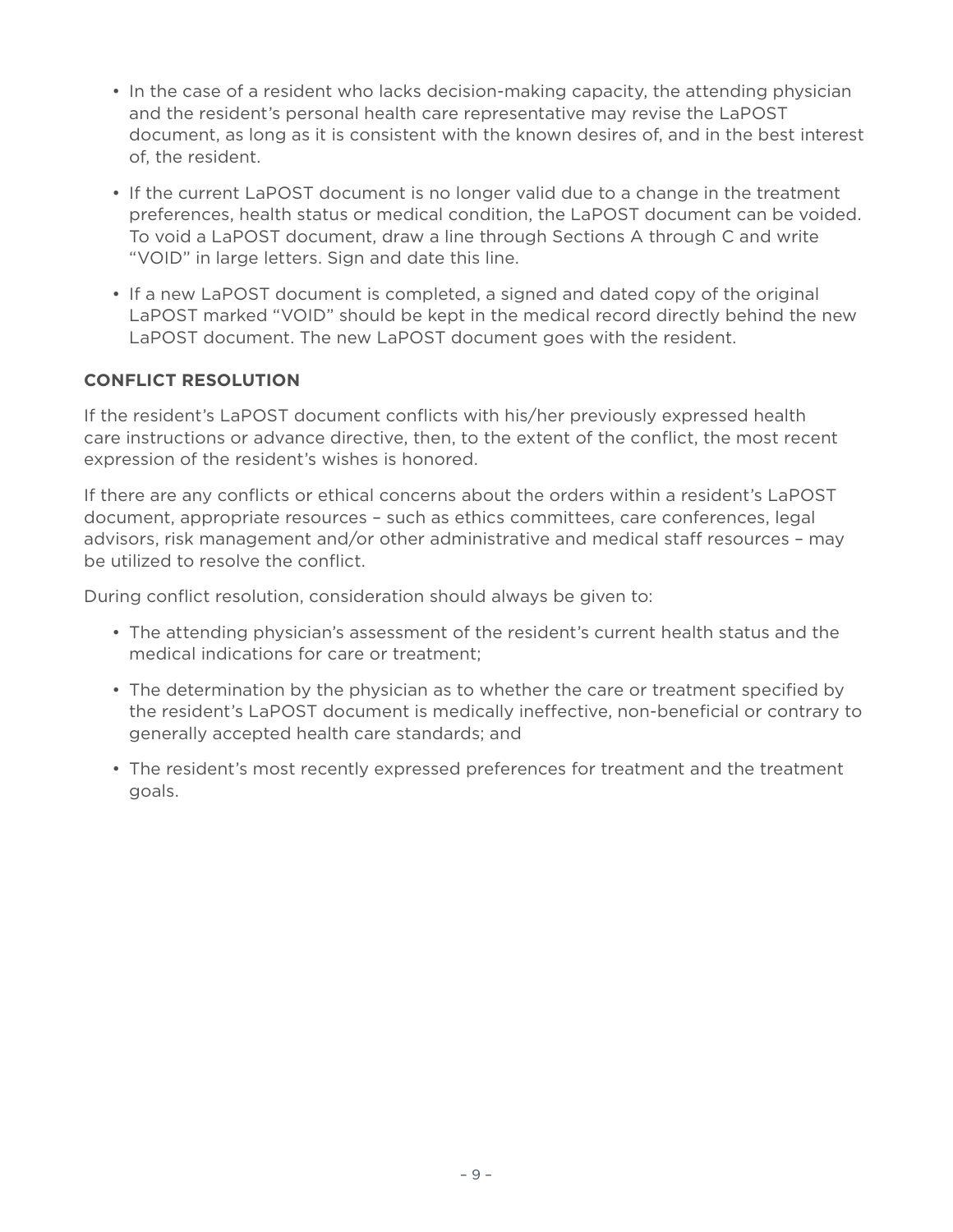# Chapter IV: LaPOST Implementation Steps

### **INITIAL STEPS**

- Establish a multidisciplinary team within the facility
- Designate physician and facility champions
- Develop a plan to implement LaPOST including how and where it will be placed in the chart and in the EHR

#### **INSTITUTIONAL APPROVALS**

- Legal
- Ethics Committee
- Board of Directors
- Forms Committee or EHR Implementation Committee
- Policy Committee (for oversight of policies and procedures)
- Information Systems

#### **EDUCATION**

A key component in LaPOST implementation is staff education. Below are several suggestions that may be incorporated to ensure that your facility's staff is aware of all LaPOST policies, procedures and guidelines.

#### Nursing staff

- Written educational materials
- Continuing Education (CE) presentations
- Computer-based learning
- Role-playing exercises
- Unit meetings to include unit secretaries and administrative staff
- Information packets for residents/families/staff
- Intranet or facility TV network for LaPOST education and awareness
- LaPOST website **la-post.org** for resources and materials

#### Social workers and case managers

- Written education materials
- Continuing Education (CE) presentations
- Computer-based learning
- Role-playing exercises
- Information packets for residents/families/staff
- Intranet or facility TV network for LaPOST education and awareness
- LaPOST website **la-post.org** for resources and materials
- Distribution of LaPOST educational materials at unit meetings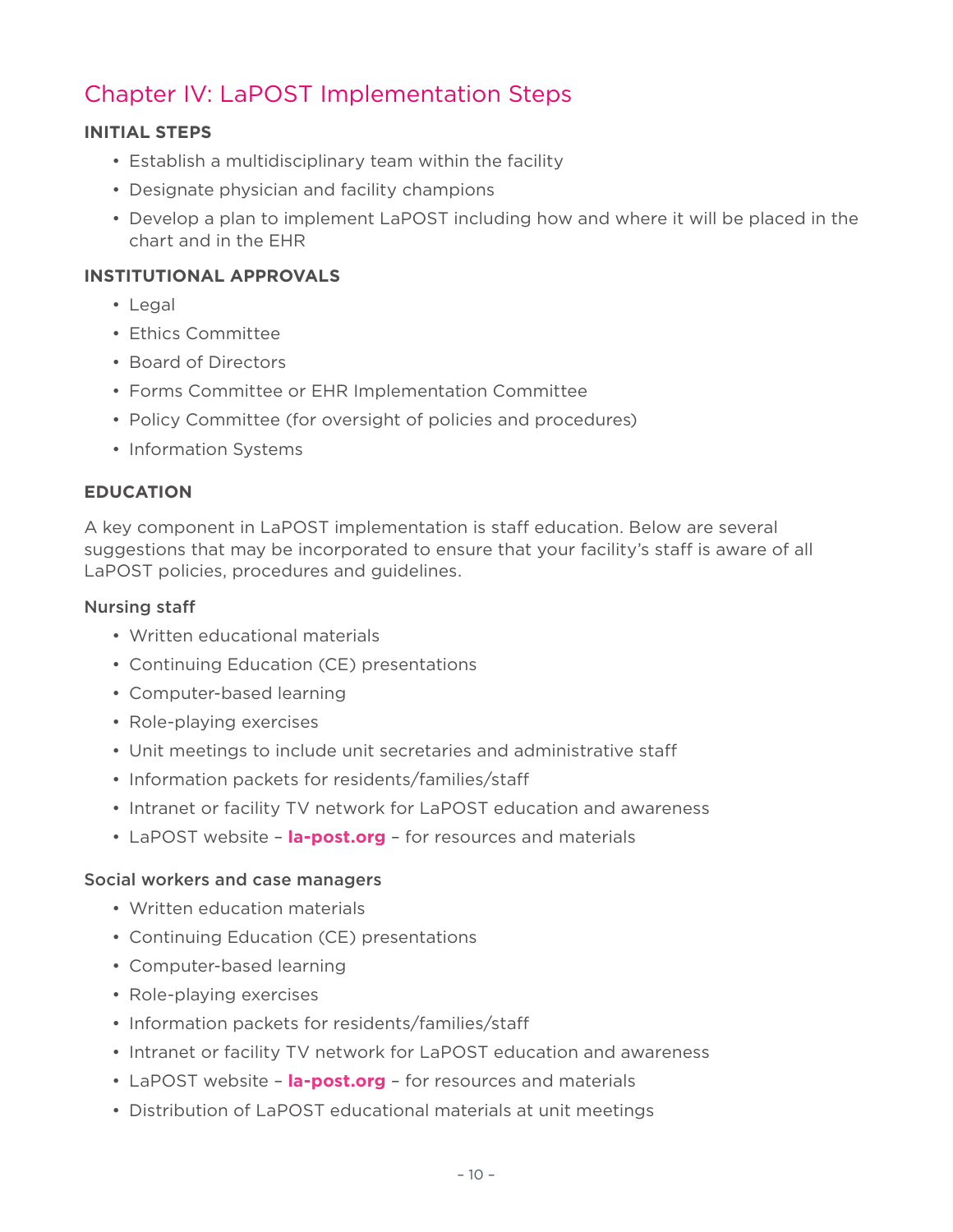### All staff

- Computer-based learning
- LaPOST website **la-post.org** for resources and materials

#### **IMPLEMENTATION**

- Soft and hard start dates should be established. Facility leadership and staff should be aware of both dates.
- LaPOST document should be available on each unit with the preferred gold-colored paper available for printing. Pads of LaPOST documents (100 documents per pad) are available through the LaPOST website – **la-post.org** – in the "Products" section.
- It is recommended that implementation begin with qualified residents (life-limiting and irreversible conditions) who have had a goals of care discussion and/or who are being admitted to hospice or discharged home with a serious advanced illness.
- The original copy of the LaPOST document should be sent with the resident and a scanned copy should be included in the resident's EHR. The policy should include procedures for returning the original document to the resident if it is accidentally left in the resident's medical record.
- Emergency Medical Services (EMS) and local hospital emergency departments must be aware of implementation.

## Additional Resources

*American Academy of Hospice and Palliative Medicine:* **aahpm.org** *American Board of Internal Medicine Foundation:* **choosingwisely.org** *American Geriatrics Society:* **americangeriatrics.org** *Community-Wide End-of-Life/Palliative Care Initiative:* **compassionandsupport.org** *Jewish Healthcare Foundation:* **closure.org** *National Hospice and Palliative Care Organization:* **caringinfo.org** *National POLST Paradigm:* **polst.org** *Society for Post-Acute and Long-Term Care Medicine:* **paltc.org**

*Note: This document provides links to third-party websites that are not sponsored, endorsed and/or affiliated in any way with LaPOST and/or the Louisiana Health Care Quality Forum. In providing these links, no specific view or belief is endorsed or intended to be endorsed. The links are provided as a courtesy and are intended for educational and informational purposes only. The information provided through these third-party websites does not represent the views or opinions of LaPOST and/or the Louisiana Health Care Quality Forum. LaPOST and the Louisiana Health Care Quality Forum do not endorse, sponsor or adopt the views, beliefs and/or content expressed through these third-party websites.*